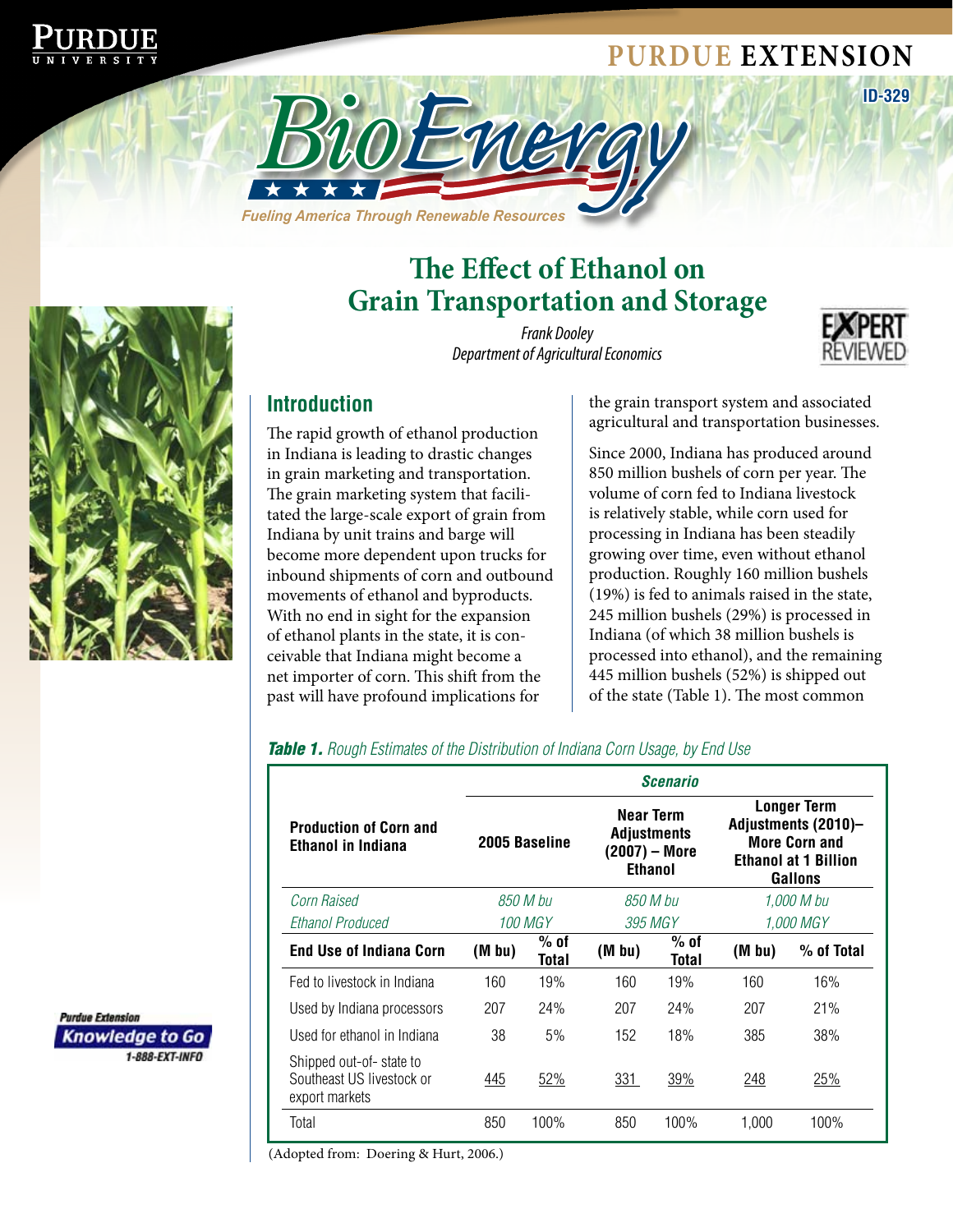

out-of-state markets are poultry and hog operations in the Southeastern United States, while lesser volumes are exported through ports on the Ohio River or Lake Michigan.

The growth of an ethanol industry in Indiana will reallocate the traditional usage of Indiana corn. This publication identifies some of the implications of this adjustment for the grain marketing and transportation systems.

### **Scenario 1—Near Term Adjustments**

Changes in ethanol production are certain in the near term. Indiana's ethanol production capacity will grow from 100 million gallons per year (MGY) at one plant in 2005 to 395 MGY at five plants by 2007 (Doering & Hurt, 2006). At an extraction rate of 2.6 gallons of ethanol per bushel of corn, the utilization of corn for ethanol will rise from 38 to 152 million bushels. Thus, without any expansion in corn production, the amount of corn used for ethanol will rise from 5% to 18% by 2007 (Table 1).

### **Scenario 2—Longer Term Adjustments**

Over the longer term, enthusiasm for more ethanol production in Indiana is high, with projections that Indiana should produce 1,000 MGY of biofuels (Informa Economics, 2006). As of July 2006, another 11 ethanol plants are proposed to be built in Indiana, with as much as an additional 940 MGY of ethanol production (*Indiana Biofuels Fact Sheet*, 2006). It is likely that crop production will shift from soybeans to corn in Indiana in response to growing ethanol demand and higher corn prices. Conceivably, around 1 billion bushels of corn could be produced per year in Indiana (Table 1). Thus, in the longer term, increased corn production along with annual ethanol production meeting the vision of 1 billion gallons of capacity will require 385 million bushels of corn, or 38% of the corn crop.

### **Effect on Inbound and Outbound Transportation and on Grain Elevators**

#### *Inbound Transportation of Corn*

Most corn is shipped by truck from the farm to either a nearby elevator or a local corn processor. The

draw area for a grain elevator can be up to 25 miles, although most corn is probably collected from farms located within 10 miles of the elevator. The capacity of an ethanol plant is much larger than that of most grain elevators, meaning that the draw area of the plant will be much larger, perhaps as large as 75 miles.

Thus, a shift to ethanol production will appreciably increase local trucking, as corn bypasses local grain elevators and is hauled by truck to ethanol plants. In turn, this will cause an increase in truck traffic, especially on state and local roads that feed ethanol plants. More corn will also be trucked locally if corn production expands. As ethanol plants procure grain, transportation flows are likely to change for other users of corn as well.

#### *Outbound Transportation*

In the near term, it is likely that over 100 million bushels of corn currently exported from Indiana will be diverted to ethanol production, while in the longer term, as much as 200 million bushels of corn could be shifted from out-of-state shipments (Table 1). The effect on outbound transportation will depend upon whether the corn diverted to ethanol production was previously destined to feeders in the Southeastern U.S. or for export along the Ohio River. Given that most ethanol plants are located in Northern Indiana, it is more likely that most of the grain will be diverted from rail shipments (Figure 1). The construction of each 100 MGY ethanol plant reduces 10,000 rail car shipments of corn from Indiana. Thus, growth from 100 MGY to 1,000 MGY of ethanol production could reduce outbound rail shipments up to 90,000 rail cars per year.

Of course, the decrease in outbound corn shipments will be offset by an increase in ethanol and the primary byproduct of ethanol production, dried distillers' grains with solubles (DDGS). A 100-MGY plant, operating on a 24/7 basis, will produce around the equivalent of 9 rails cars of ethanol and an additional 9 rail cars of DDGS per day. Yet it is not clear that either the ethanol or DDGS will be shipped by rail.

As an alcohol, ethanol creates some compatibility problems with the existing transportation infrastructure. At the production plant, ethanol is denatured by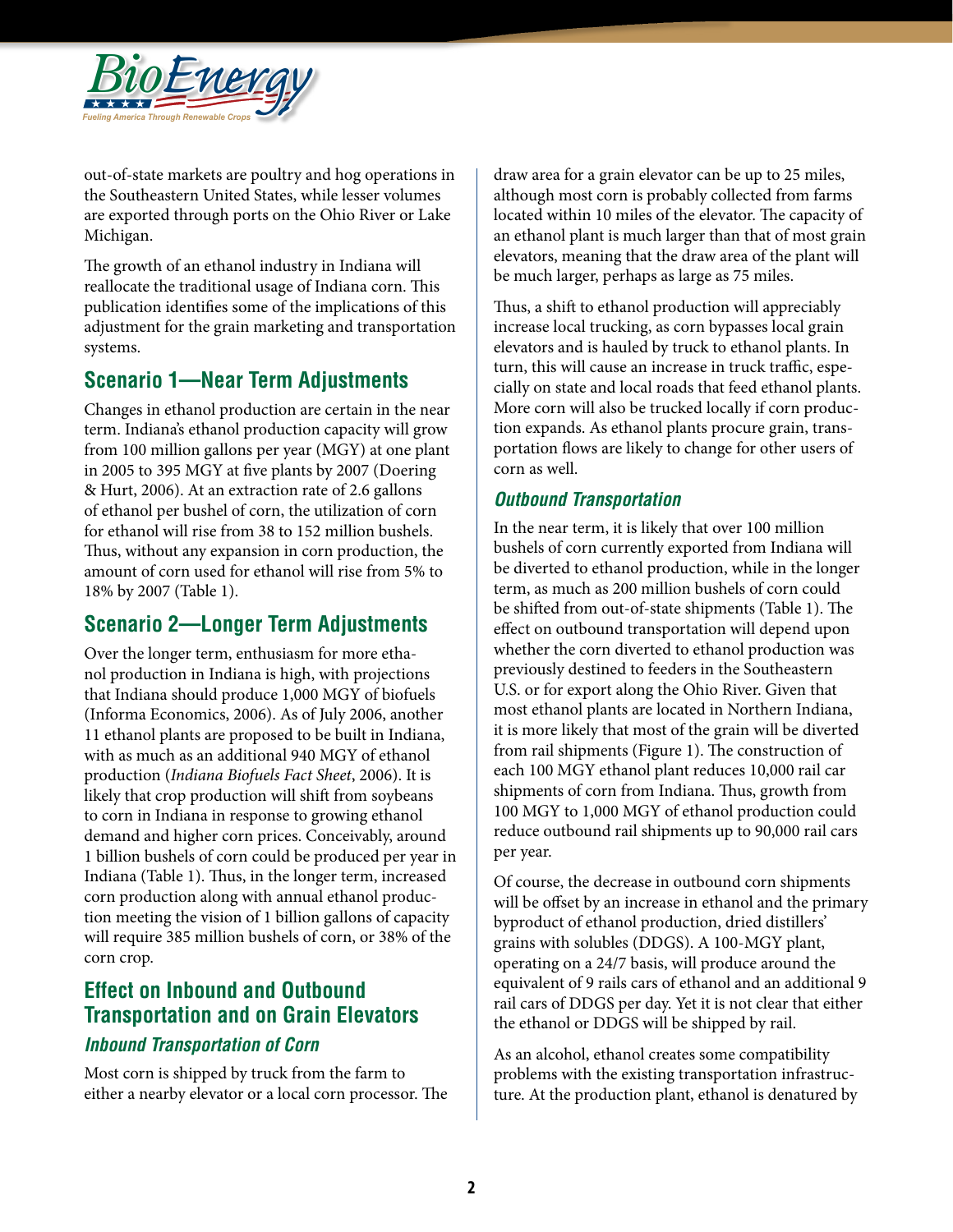blending it with 5% gasoline. Most ethanol delivered to local markets will move by tanker truck. For more distant markets, challenges exist for shipment by rail or pipeline. The U.S. rail system has evolved into an industry focused on volume movements via unit trains, (75 or more cars in a train). Yet, as of June 2006, only four fuel terminals in the U.S. had the capacity to receive unit trainloads of ethanol (Miller, 2006). Pipelines are not used for shipping ethanol for technical and operational reasons (Fulton, 2005). In addition, most pipeline systems run from the Gulf Coast to the North or Northeast. Construction of new ethanoldedicated pipelines is viewed as infeasible due to low shipment volumes of ethanol (Fulton, 2005).



*Figure 1. BioFuels Plants in Indiana, 2006.* 

SOURCE: Indiana Department of Agriculture. http://www.in.gov/isda/bioenergy/ethanolplants-map-03062.pdf After the denatured ethanol arrives at a fuel terminal, it is then distributed to gas stations. Final blending occurs when delivery trucks are loaded at the terminal, a practice known as "splash blending" (McIntyre, 2006). This is to limit ethanol's sensitivity to water, which tends to remove ethanol from the gasoline blend.

The mode of outbound shipment for DDGS will depend on distance and volume. Most current production is used to feed beef cattle, which are primarily found outside of Indiana. There is concern that the rapid expansion of ethanol production will lead to an over-saturation of the DDGS market, depressing prices (Miller, 2006). Thus, some DDGS will probably be included in diets for dairy, hogs, and poultry, depending upon prices of other feeds and dietary requirements.

#### *Grain Elevators*

Indiana has a history of being a large net exporter of corn. It is likely that at least 100 to 200 million fewer bushels of corn will be exported from Indiana to destinations out-of-state (Table 1). Some suggest that Indiana could become a net importer rather than an exporter of corn. The Indiana grain elevator industry and transportation system is designed to move large volumes of grains by either unit trains to the Southeast U.S. or by barge to export markets. The development of an ethanol industry will redirect corn to destinations in-state and may bypass local grain elevators. Thus, some facilities will likely close or consolidate as the marketing functions change (Doering & Hurt, 2006).

The rapid growth in ethanol production will likely lead to long-term structural changes in grain transportation and storage. This change is analogous to the situation in the early 1980s, when the grain industry quickly shifted from primarily shipping grain by single-car rail or truck to multi-car trains. The previous transition was relatively swift, but greatly altered the structure of the grain elevator and transportation industries. The changes associated with the development of the ethanol industry are likely to be quite speedy as well.